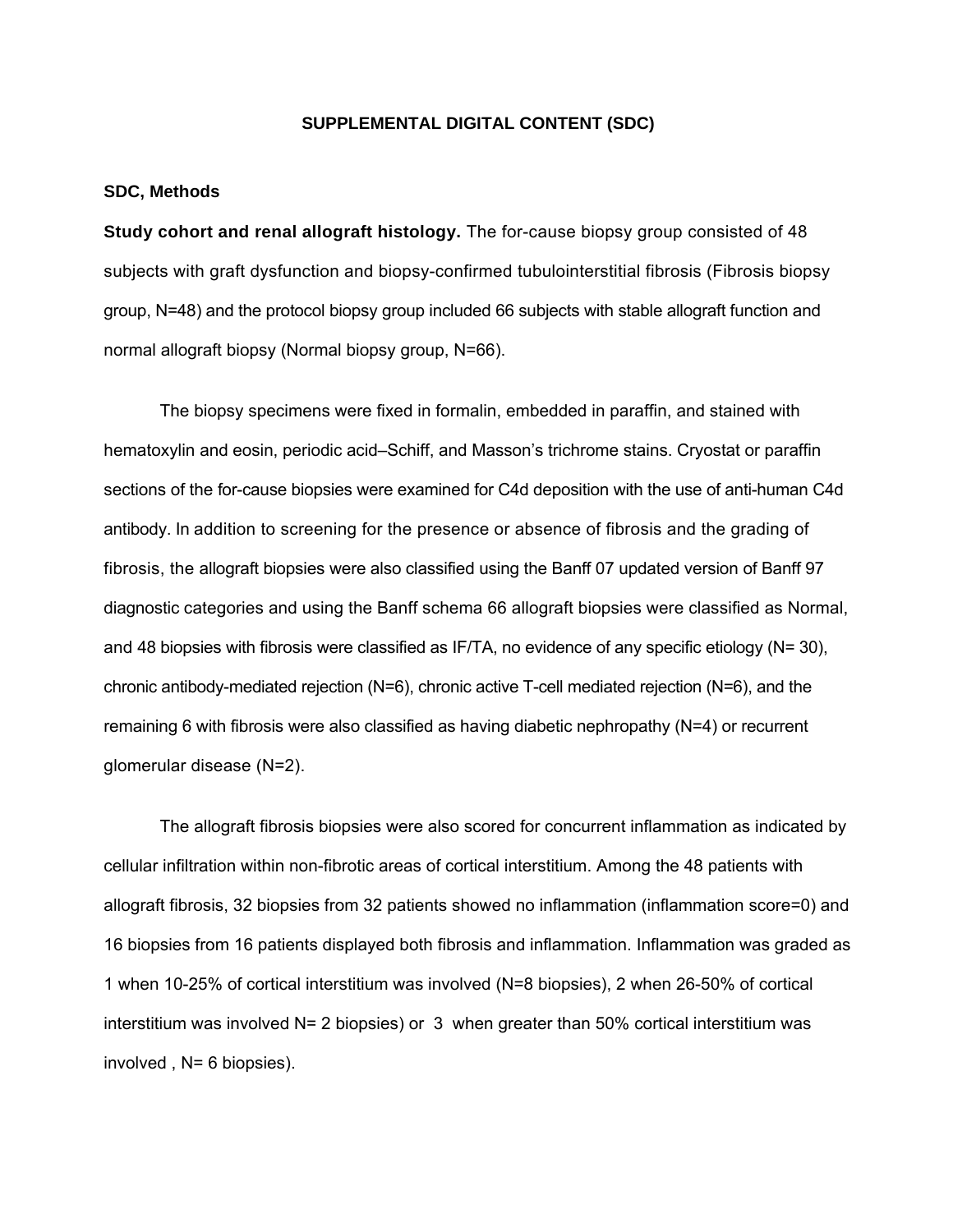All biopsies were classified by a pathologist (SVS) blinded to the molecular study results.

**Urine collection.** One hundred and four of the 114 urine specimens for the mRNA profiling study were collected within 24 hours of the biopsy procedure, 8 within 7 days and the remaining 2 specimens within 15 days. These time lines refer to the time intervals between the biopsy procedure and urine specimen collection and not to the time interval between the time the urine was collected and when it was centrifuged to obtain the urine pellet prepared for RNA isolation. In the study reported here, every urine specimen was centrifuged and the cell pellet was prepared within 4 hours of urine collection. RNAlater (50µl) was then added to the urine pellet and stored at -80<sup>o</sup>C prior to isolation of RNA.

**Pre-amplification enhanced real-time quantitative PCR Assay.** We designed oligonucleotide primers and fluorogenic probes for the measurement of levels of mRNAs (SDC Table 1). encoding proteins implicated in fibrosis, extracellular matrix accumulation, and/or EMT (TGFß1, integrin ß6 [ITGB6], fibroblast growth factor-2 [FGF2], connective tissue growth factor [CTGF], PAI1, tissue inhibitor of metalloproteinases-1 [TIMP1], fibronectin 1, collagen 1A1, E-cadherin, BMP7 and HGF). We also measured mRNAs for proteins expressed in renal tubular epithelial cells (NKCC2 found on the apical membrane of the thick ascending limb of loop of Henley, and uterine sensitization associated gene 1 [USAG1] expressed in distal collecting tubules), mesenchymal cells (vimentin, FSP1, α-smooth muscle actin [α-SMA]), and effector and/or regulatory T lymphocytes (perforin, granzyme B, CD25, CD103, FoxP3, CTLA4).

 PCR analysis was performed by a two-step process, a preamplification step followed by measurement of mRNA with an ABI Prism 7500 Fast detection system. A pre-amplification protocol that allows quantification of these 22 mRNAs from small amounts of cDNA was developed. The pre-amplification reaction for each sample was set up in a 0.2 ml PCR tube with a final reaction volume of 10 µl containing 3.0 µl cDNA (from reverse transcription of 1 µg total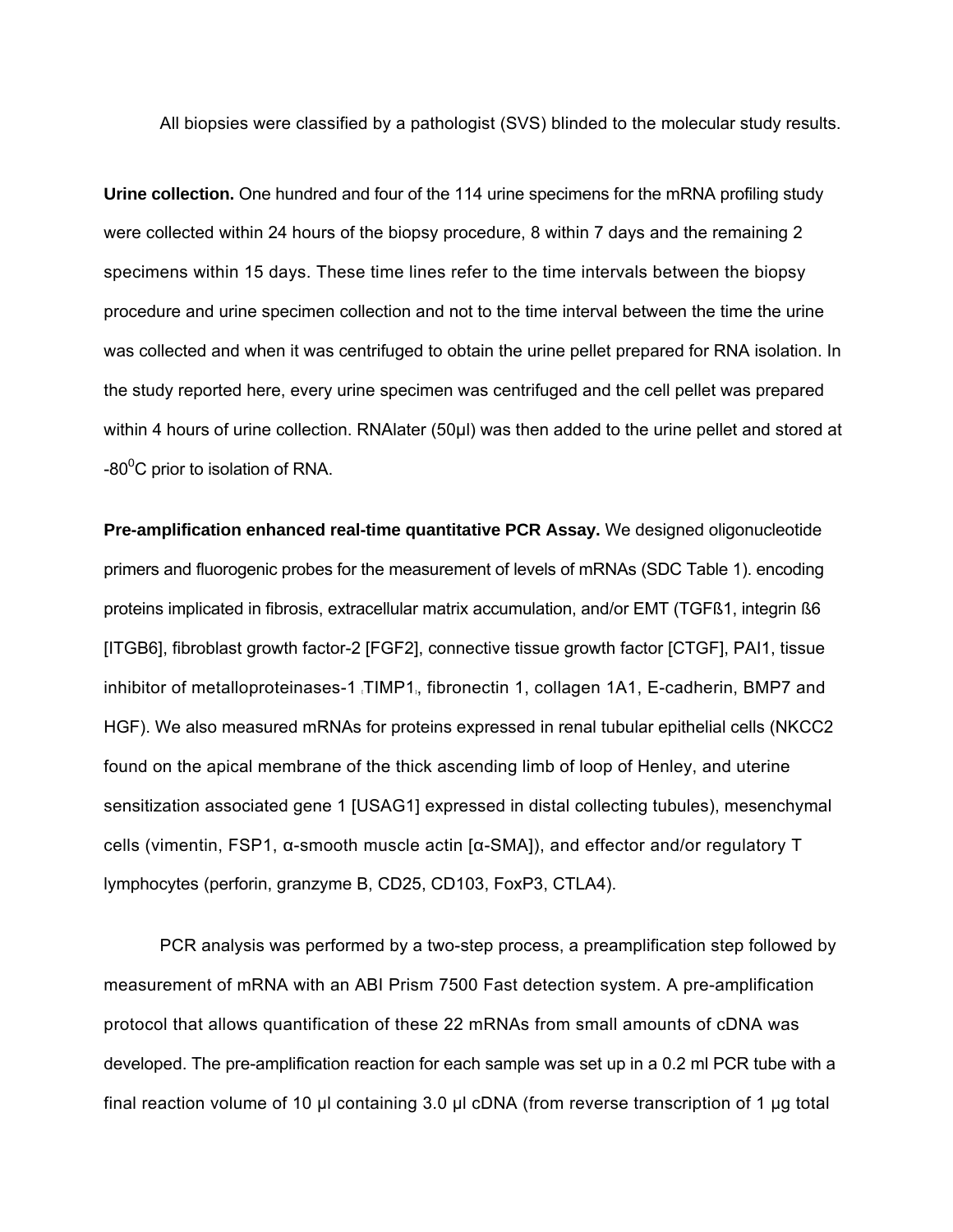RNA in 100 µl buffer), 1.0 µl 10x buffer, 1.0 µl MgCl2 (25 mM), 0.25 µl 4x dNTP (10 mM each), 0.25 µl Ampli-Taq gold (5 U/µl), 0.15 µl primer mix per gene (50 µM sense and 50 µM antisense primer) and water to final volume of 10 µl. Following vortexing, the PCR was set up using a Veriti thermal cycler (Applied Biosystems) and the 10-cycle PCR reaction profile consisted of an initial hold at 95°C for 10 min, denaturing at 95°C for 15 seconds and primer annealing and extension at 60 $^{\circ}$ C for 1 min. At the end of 10 cycles, 140  $\mu$ l of TE buffer was added to the PCR reaction and 2.5 µl of diluted PCR amplicons were then used for quantification of mRNA using the real-time quantitative PCR assay.

 Transcript levels (copy number/µg total RNA) were calculated by a standard curve method and all analyses of mRNA copy numbers statistically controlled for the copy number of the reference gene 18S ribosomal RNA (rRNA).

**Advantage of the LOESS Model.** LOESS (locally weighted scatterplot smoothing) is a powerful tool to elucidate the potentially non-linear relationship between two variables since it has the advantage of fitting segments of data without pre-specifying a specific, usually linear, global function. Importantly, a threshold effect at which the risk for an outcome increases can be ascertained.

**Definition of Parsimonious Model.** A parsimonious model is a model that contains the fewest number of predictor variables for a given outcome, without compromising the model's prediction accuracy. In essence, it balances the trade-off between simplicity (simpler is better) and the incremental increase in prediction accuracy that is obtained by including more predictors in a model. Our analyses of levels of 22 mRNAs measured in our study showed that the diagnostic accuracy of the 4-gene model (vimentin, 18S, NKCC2 and E-cadherin) is not significantly improved by inclusion of the levels of any or all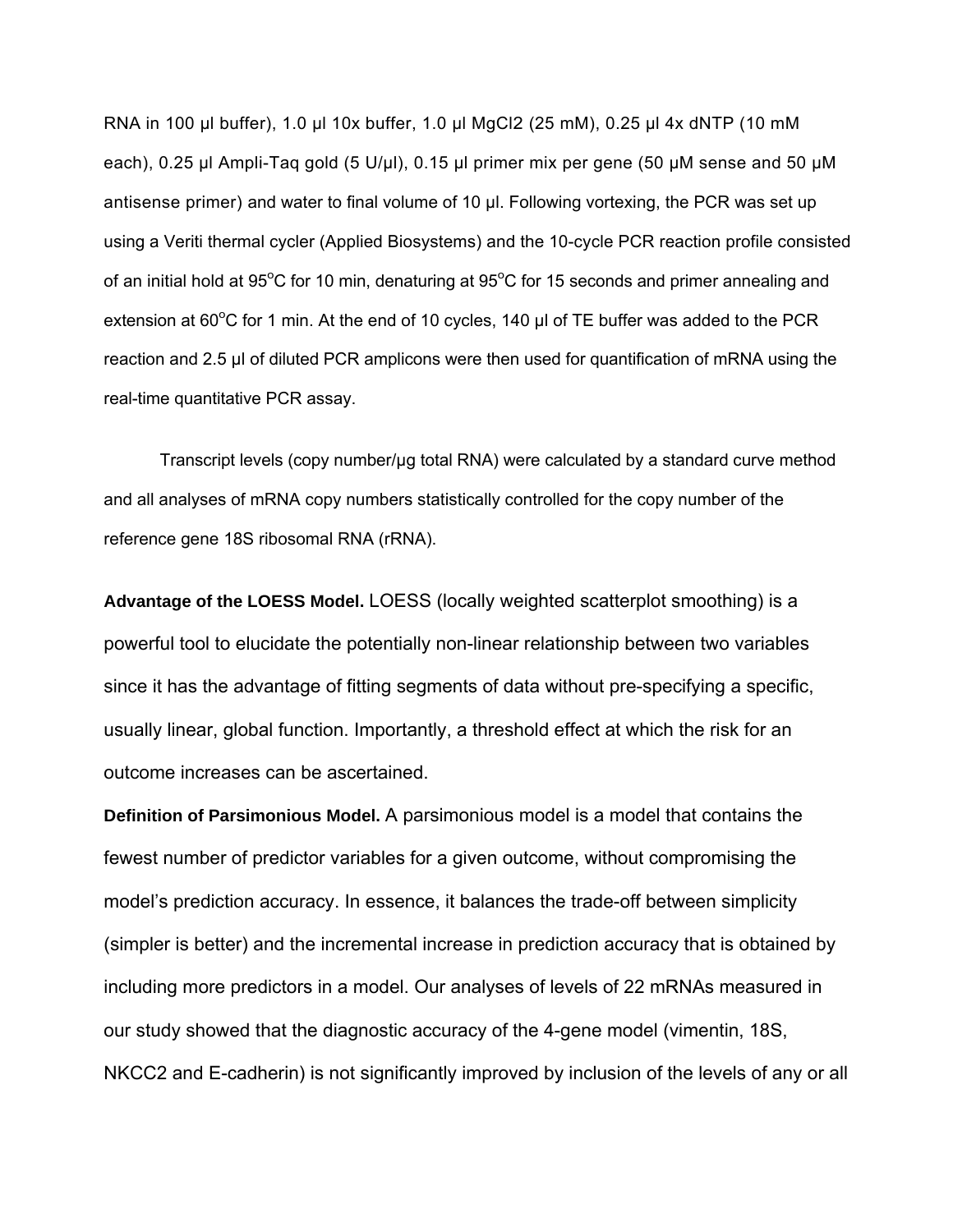of the remaining 18 mRNAs we measured. Thus, the 4-gene model is the parsimonious model in this study.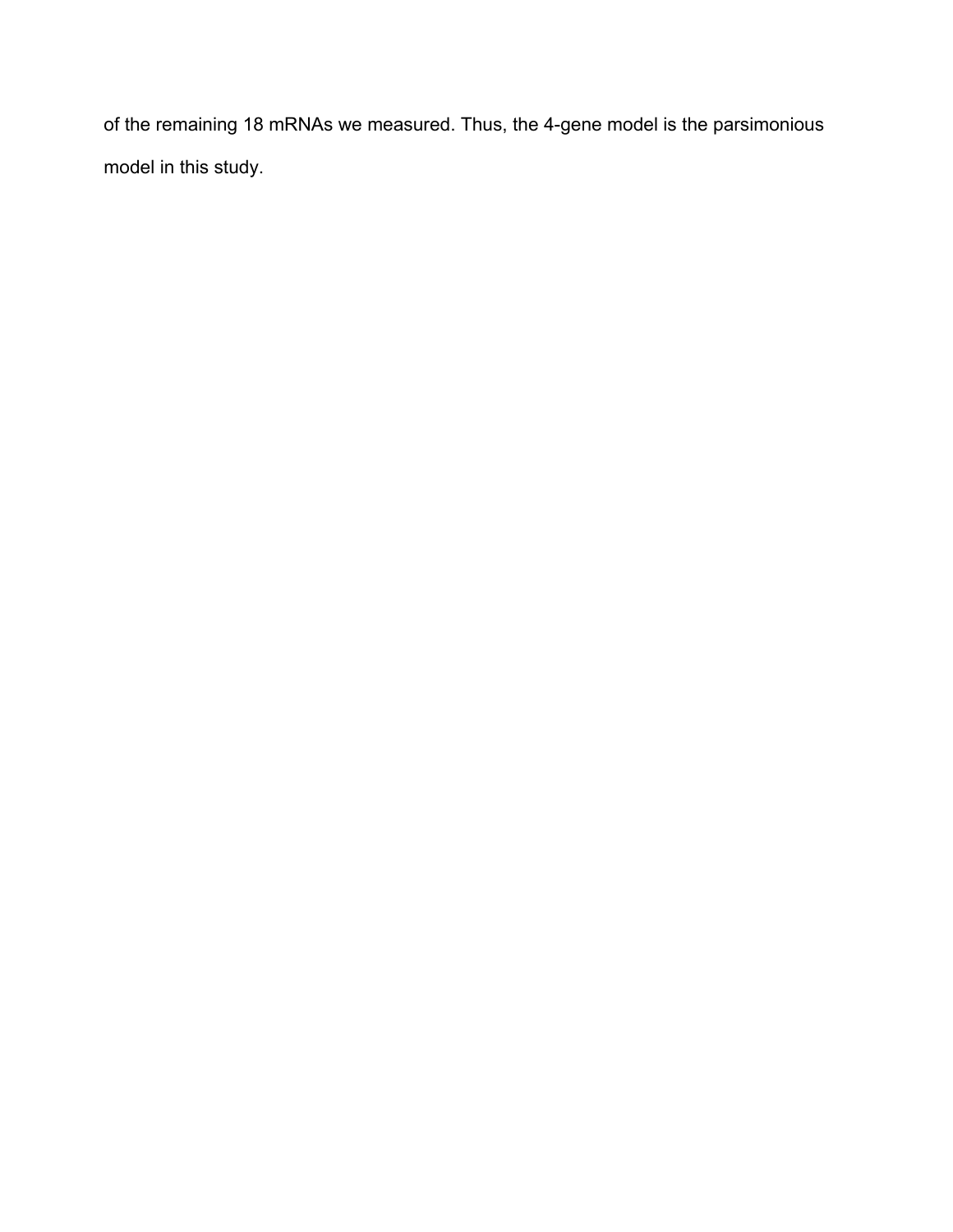**SDC, Table S1. Oligonucleotide primers and probes used in kinetic quantitative polymerase chain reaction assays for the quantification of mRNAs.** 

| Gene               | <b>Accession</b> | <b>Sequence</b>                                              | Location  |
|--------------------|------------------|--------------------------------------------------------------|-----------|
|                    | number           |                                                              |           |
| Vimentin           | NM 003380.2      | Sense: 5' TCAGAGAGAGGAAGCCGAAAAC 3'                          | 706-727   |
|                    |                  | Antisense: 5' CCAGAGACGCATTGTCAACATC 3'                      | 770-749   |
|                    |                  | Probe: 5' FAM CCCTGCAATCTTTCAGAC MGB 3'                      | 729-746   |
| HGF                | BC063485         | Sense: 5' CAAATGTCAGCCCTGGAGTTC 3'                           | 526-546   |
|                    |                  | Antisense: 5' CTGTAGGTCTTTACCCCGATAGCT 3'                    | 604-581   |
|                    |                  | Probe: 5' FAM ATGATACCACACGAACACAGCTTTTTGCC TAMARA 3'        | 548-576   |
| $\alpha$ -SMA      | NM_001613        | Sense: 5' TGGGACGACATGGAAAAGATC 3'                           | 288-308   |
|                    |                  | Antisense: 5' CAGGGTGGGATGCTCTTCAG 3'                        | 365-346   |
|                    |                  | Probe: 5' FAM CCACTCTTTCTACAATGAGCTTCGTGTTGCC TAMRA 3'       | 314-344   |
| Fibronectin 1      | XM_055254        | Sense: 5' GAAAGTACACCTGTTGTCATTCAACA 3'                      | 2582-2607 |
|                    |                  | Antisense: 5' ACCTTCACGTCTGTCACTTCCA 3'                      | 2688-2666 |
|                    |                  | Probe: 5' FAM CCACTGGCACCCCACGCTCA TAMRA 3'                  | 2613-2632 |
| PAI1               | NM 000602.1      | Sense: 5' AATCAGACGGCAGCACTGTCT 3'                           | 716-736   |
|                    |                  | Antisense: 5' GGGCGTGGTGAACTCAGTATAGT 3'                     | 792-770   |
|                    |                  | Probe: 5' FAM TGTGCCCATGATGGC MGB 3'                         | 738-752   |
| Perforin           | M28393           | Sense: 5' GGACCAGTACAGCTTCAGCACTG 3'                         | 492-514   |
|                    |                  | Antisense: 5' GCCCTCTTGAAGTCAGGGTG 3'                        | 587-568   |
|                    |                  | Probe: 5' FAM TGCCGCTTCTACAGTTTCCATGTGGTACAC TAMRA 3'        | 526-555   |
| TGF <sub>B</sub> 1 | NM 000660        | Sense: 5' GCGTGCTAATGGTGGAAACC 3'                            | 1170-1189 |
|                    |                  | Antisense: 5' CGGAGCTCTGATGTGTTGAAGA 3'                      | 1263-1242 |
|                    |                  | Probe: 5' FAM ACAACGAAATCTATGACAAGTTCAAGCAGAGTACACA TAMRA 3' | 1191-1227 |
| TIMP1              | NM003254         | Sense: 5' GACGGCCTTCTGCAATTCC 3'                             | 288-306   |
|                    |                  | Antisense: 5' GTATAAGGTGGTCTGGTTGACTTCTG 3'                  | 366-341   |
|                    |                  | Probe: 5' FAM AGGGCCAAGTTCGTGG MGB 3'                        | 319-334   |
| Granzyme B         | J04071           | Sense: 5' GCGAATCTGACTTACGCCATTATT 3'                        | 534-557   |
|                    |                  | Antisense: 5' CAAGAGGGCCTCCAGAGTCC 3'                        | 638-619   |
|                    |                  | Probe: 5' FAM CCCACGCACAACTCAATGGTACTGTCG TAMRA 3'           | 559-585   |
| FSP <sub>1</sub>   | CR450345.1       | Sense: 5' AGGAGCTGCTGACCCGG 3'                               | 104-120   |
|                    |                  | Antisense: 5' GCTTCATCTGTCCTTTTCCCC 3'                       | 158-138   |
|                    |                  | Probe: 5' FAM CTGCCCAGCTTCT MGB 3'                           | 124-136   |
| CD103              | XM 008508        | Sense: 5' CGTGCTCAGCTCCCTTCTG 3'                             | 211-229   |
|                    |                  | Antisense: 5' CCTGGTGTCCTCTTGGTTCTG 3'                       | 297-277   |
|                    |                  | Probe: 5' FAM ACCAAGACCCCAGCACCAACCATACCT TAMRA 3'           | 231-257   |
| Collagen 1A1       | NM 000088.3      | Sense: 5' CCAGAAGAACTGGTACATCAGCAA3'                         | 4050-4073 |
|                    |                  | Antisense: 5' CGCCATACTCGAACTGGAATC3'                        | 4144-4124 |
|                    |                  | Probe: 5' FAM ACAAGAGGCATGTCTGG MGB 3'                       | 4085-4101 |
| BMP7               | NM 001719.1      | Sense: 5' GCTTCGTCAACCTCGTGGAA 3'                            | 526-545   |
|                    |                  | Antisense: 5' CAAACCGGAACTCTCGATGGT 3'                       | 597-577   |
|                    |                  | Probe: 5' FAM ATGACAAGGAATTCTTCCACCCACGCTAC TAMRA 3'         | 547-575   |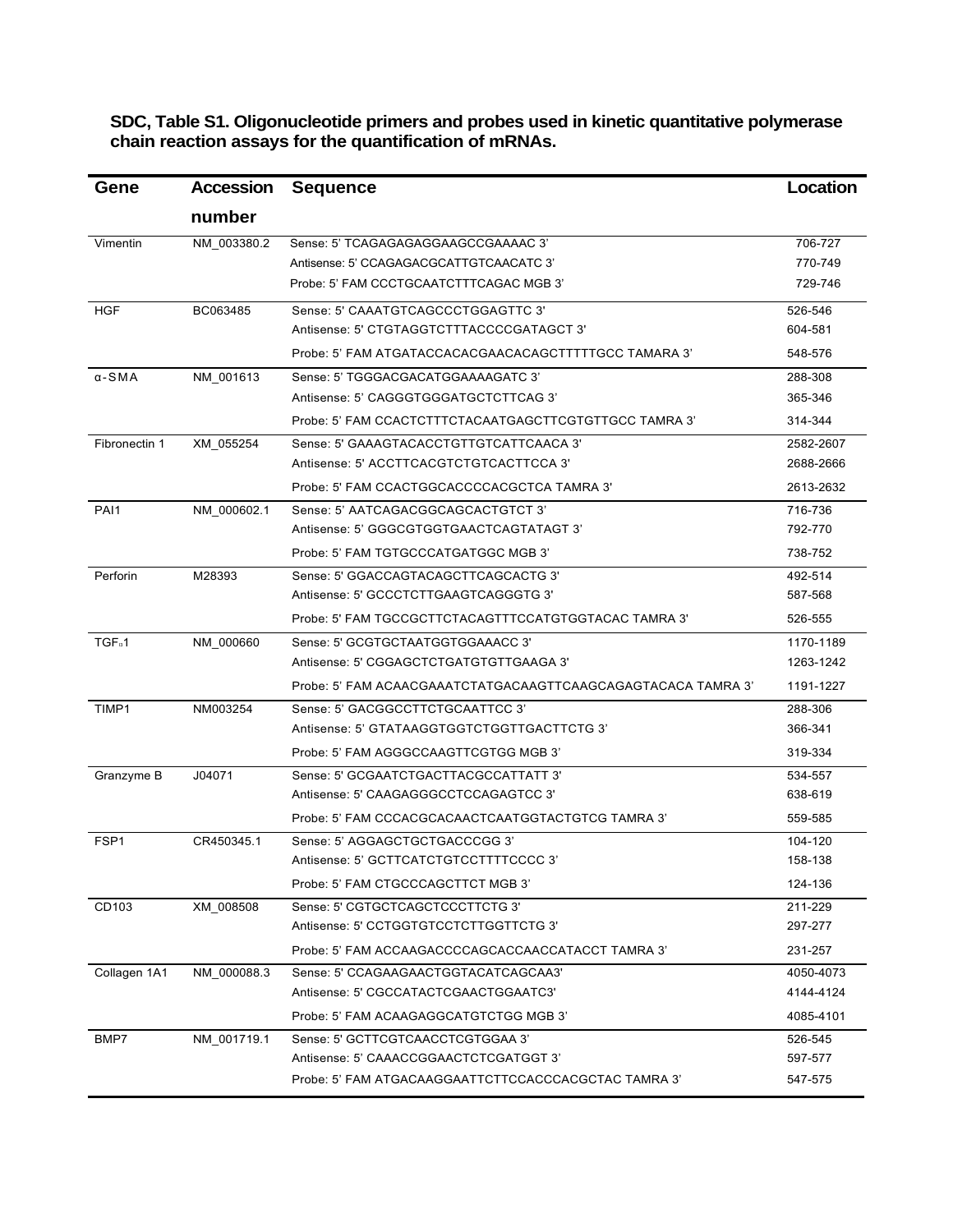| CTLA4             | BC074893    | Sense: 5' CGCCATACTACCTGGGCATAG 3'                      | 441-461   |
|-------------------|-------------|---------------------------------------------------------|-----------|
|                   |             | Antisense: 5 GATCCAGAGGAGGAAGTCAGAATC 3'                | 529-506   |
|                   |             | Probe: 5' FAM CAGATTTATGTAATTGATCCAGAACCGTGCCC TAMRA 3' | 473-504   |
| <b>CTGF</b>       | NM 001901   | Sense: 5' TGTGTGACGAGCCCAAGGA 3'                        | 639-657   |
|                   |             | Antisense: 5' TAGTTGGGTCTGGGCCAAAC 3'                   | 725-706   |
|                   |             | Probe: 5' FAM CCTGCCCTCGCGGCTTACCG TAMRA 3'             | 674-693   |
| FGF <sub>2</sub>  | NM 002006.3 | Sense: 5' CCGACGGCCGAGTTGAC 3'                          | 601-617   |
|                   |             | Antisense: 5' TAACGGTTAGCACACACTCCTTTG 3'               | 712-689   |
|                   |             | Probe: 5' FAM ACCCTCACATCAAGCTACAACTTCAAGCAGAA TAMRA 3' | 637-668   |
| CD25              | NM 000417   | Sense: 5' GACTGCTCACGTTCATCATGGT 3'                     | 185-206   |
|                   |             | Antisense: 5' AATGTGGCGTGTGGGATCTC 3'                   | 266-247   |
|                   |             | Probe: 5' FAM AGAGCTCTGTGACGATGACCCGCC TAMRA 3'         | 222-245   |
| FoxP3             | NM 014009   | Sense: 5' GAGAAGCTGAGTGCCATGCA 3'                       | 939-958   |
|                   |             | Antisense: 5 GGAGCCCTTGTCGGATGAT 3'                     | 1025-1007 |
|                   |             | Probe: 5' FAM TGCCATTTTCCCAGCCAGGTGG TAMRA 3'           | 962-983   |
| USAG1             | NM_015464   | Sense: 5' TGGAGGCAGGCATTTCAGTAA 3'                      | 364-366   |
|                   |             | Antisense: 5' TTCCCGGCAACCCACTT 3'                      | 412-396   |
|                   |             | Probe: 5' FAM CCCGAGTGTTCCGATCCAGTCCAGT TAMRA 3'        | 392-368   |
| NKCC <sub>2</sub> | BC040138.2  | Sense: 5' TCACGAGCAACTCGCAAAGA 3'                       | 588-607   |
|                   |             | Antisense: 5' TCCCATCACCGTTAGCAACTC 3'                  | 658-638   |
|                   |             | Probe: 5' FAM TGTGGCAGTCACCCCAAGTTCAGC TAMRA 3'         | 609-632   |
| ITGB6             | NM 000888.3 | Sense: 5' GGATTGAACTGCTTTGCCTGTT 3'                     | $21 - 42$ |
|                   |             | Antisense: 5' GGCACAGCCACCTTGTACGT 3'                   | 69-88     |
|                   |             | Probe: 5' FAM TTTCTATTTCTAGGAAGGAATG MGB 3'             | 44-65     |
| E-cadherin        | XM_007840   | Sense: 5' TGAGTGTCCCCCGGTATCTTC 3'                      | 2469-2489 |
|                   |             | Antisense: 5' CAGCCGCTTTCAGATTTTCAT 3'                  | 2549-2529 |
|                   |             | Probe: 5' FAM CCTGCCAATCCCGATGAAATTGGAAAT TAMRA 3'      | 2495-2521 |
| 18S rRNA          | K03432      | Sense: 5' GCCCGAAGCGTTTACTTTGA 3'                       | 929-948   |
|                   |             | Antisense: 5' TCCATTATTCCTAGCTGCGGTATC 3'               | 1009-986  |
|                   |             | Probe: 5' FAM AAAGCAGGCCCGAGCCGCC TAMRA 3'              | 965-983   |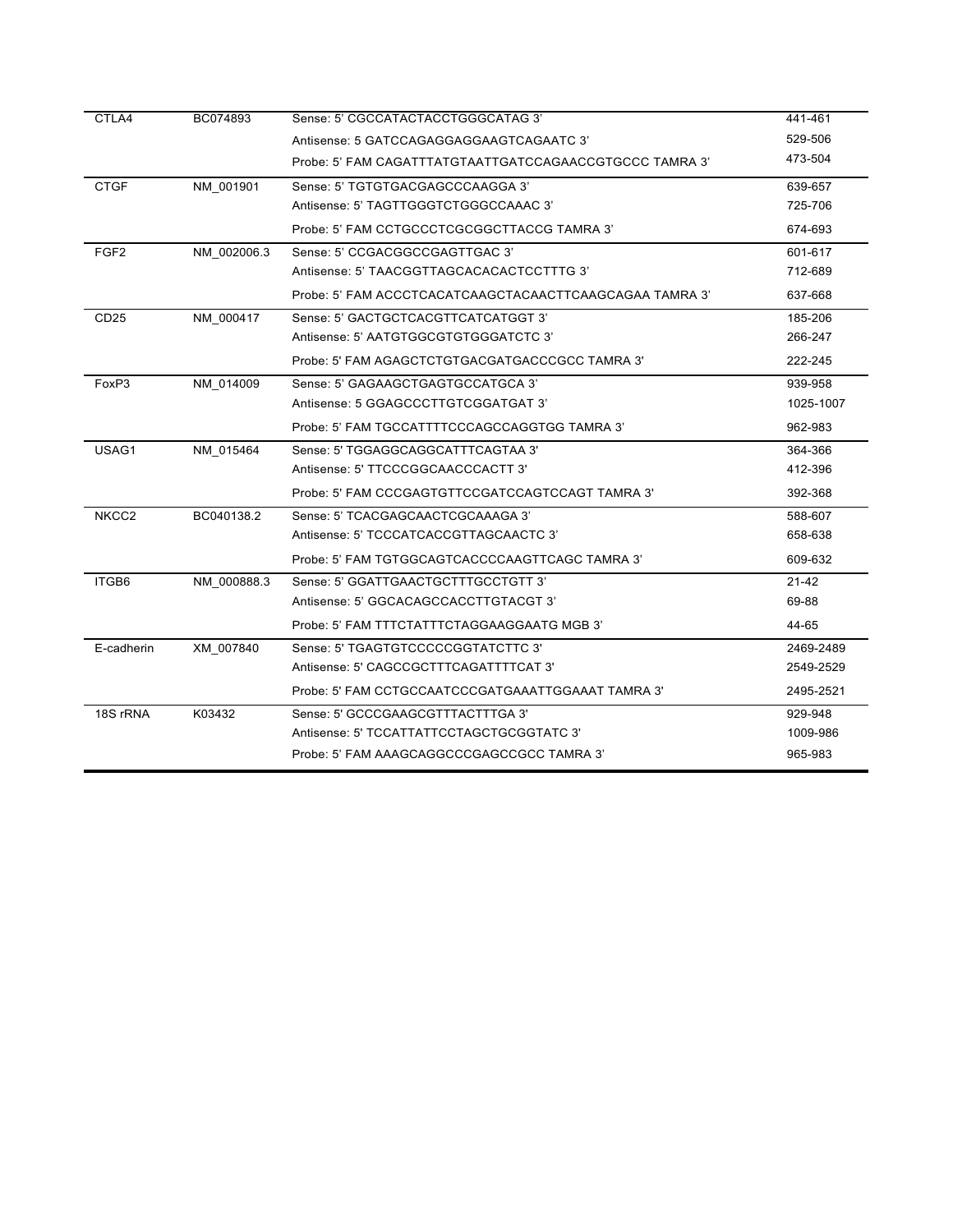

**SDC, Figure S1. Predicted probability of fibrosis as a function of urinary cell mRNA copy number in the Discovery set, for LOESS model and piece-wise linear logistic regression model, after controlling for 18S rRNA copy number.**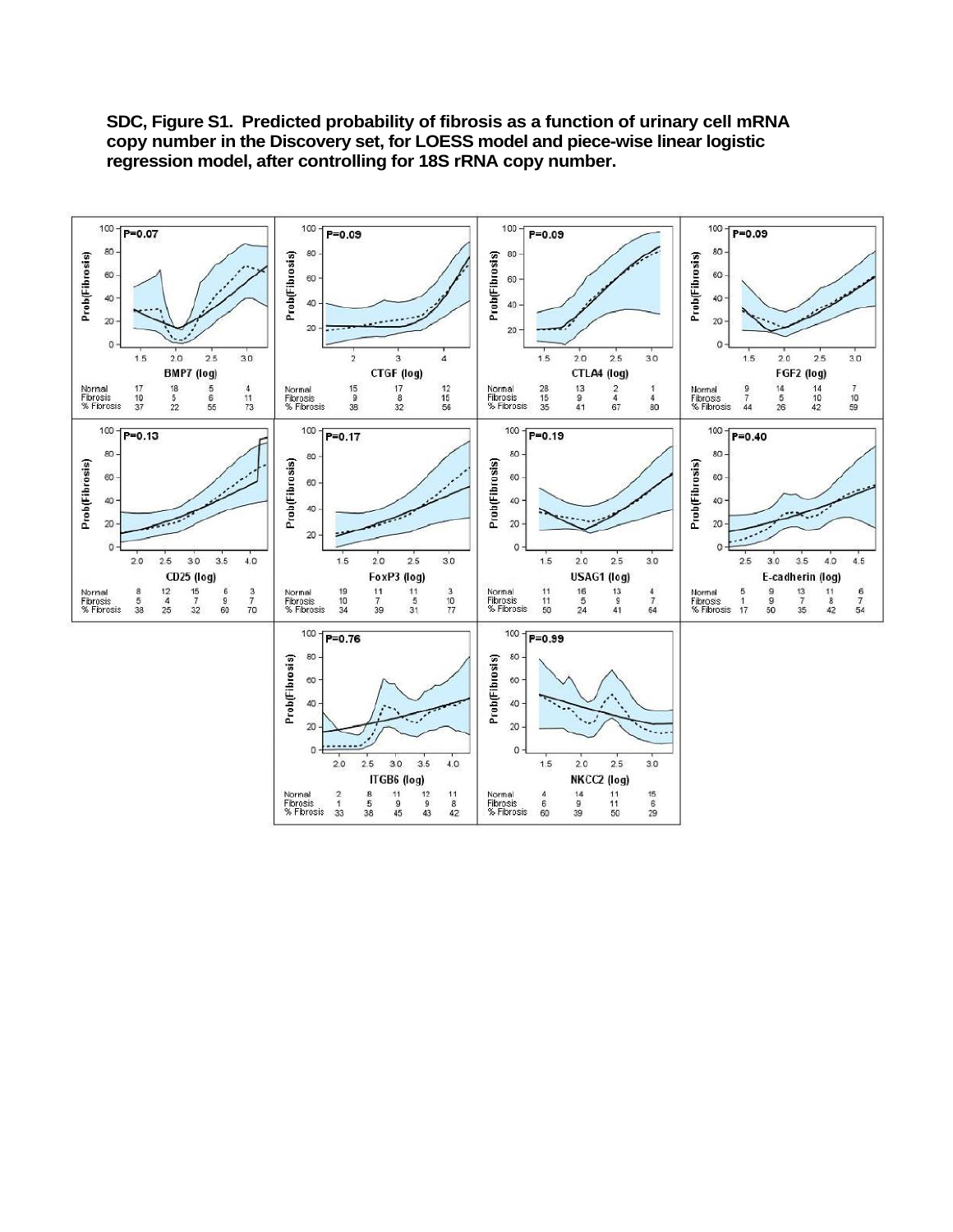**SDC, Figure S1.** Urine samples were collected from 32 renal transplant recipients with graft dysfunction and biopsy-confirmed fibrosis and 44 recipients with stable allograft function and normal allograft biopsy, and levels of mRNA in urinary cells were measured with the use of preamplification enhanced kinetic quantitative PCR assays. Figure shows the predicted probability of fibrosis (Y-axis), controlling for 18S rRNA, as a function of individual log<sub>10</sub>-transformed mRNA copy numbers for ten of the twenty-two genes (X-axis). Each plot shows the LOESS model's predicted probabilities (dotted line), their 95% confidence interval (shaded area) and the logistic regression model's predicted probabilities (solid line). Adjusted P-value for each parametric model is shown. The number of stable patients, number of fibrosis patients, and percentage of fibrosis patients within categories of the mRNA measure appear in each plot.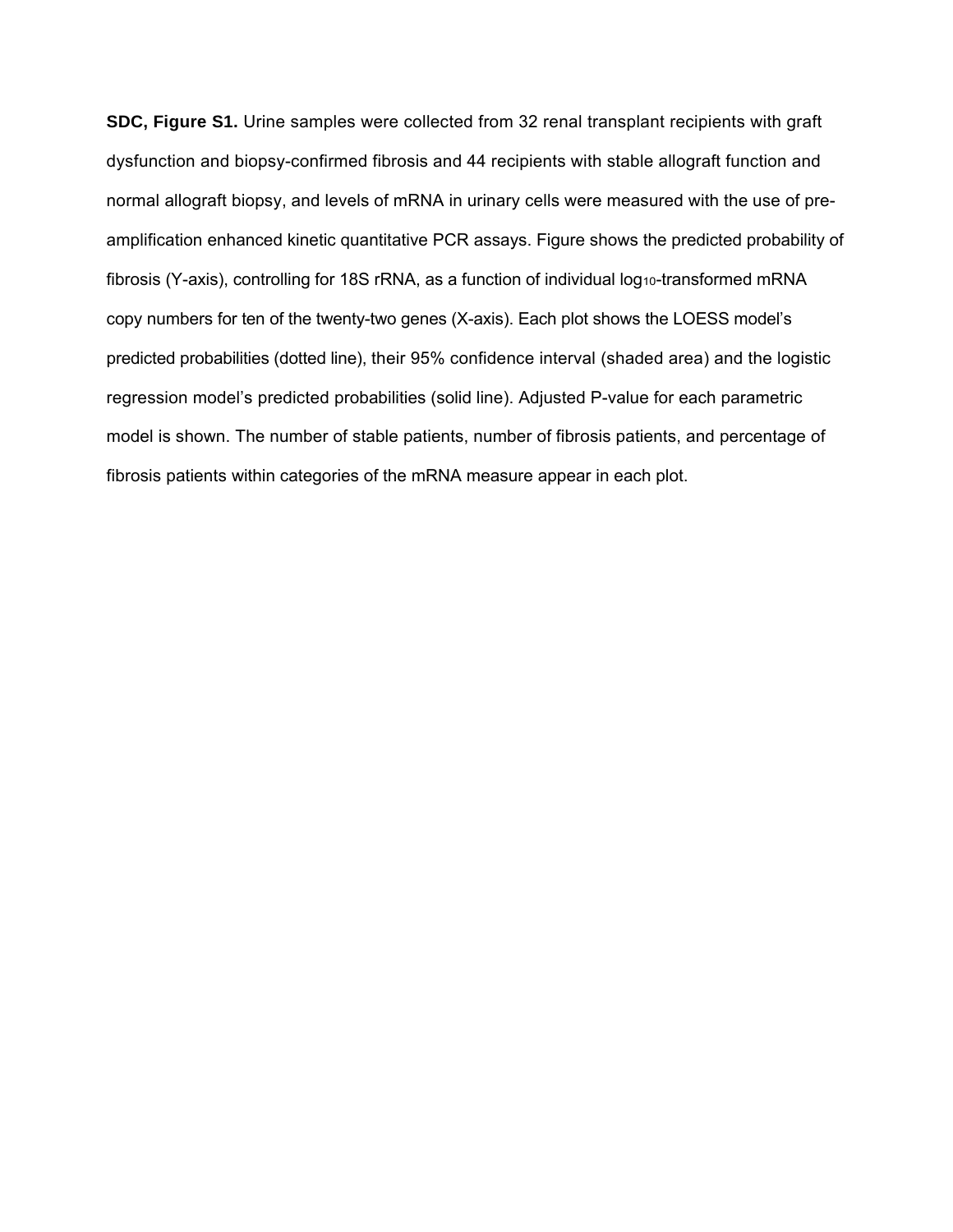**SDC, Figure S2. Mean level (and 95%CI) of the 4-gene composite score by Banff diagnostic category.**